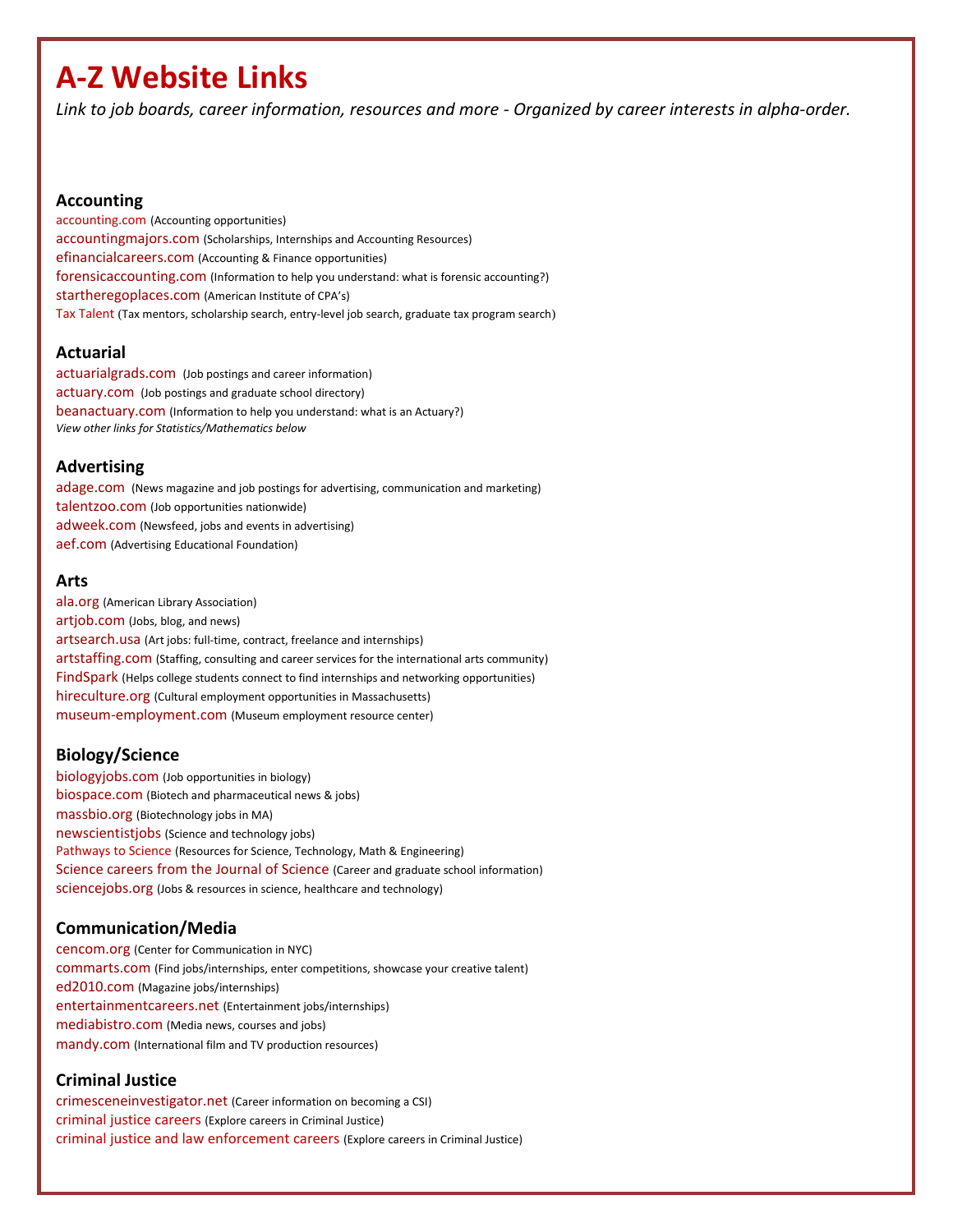## **Economics**

[americaneconomicassociation.org](https://www.aeaweb.org/students/) (America Economics Association) [iedconline.org](http://www.iedconline.org/) (International Economic Development Council) [nabe.com](http://www.nabe.com/) (National Association for Business Economics)

#### **Education**

[Edutopia](http://www.edutopia.org/) (articles and trends in K-12 education) [Massachusetts Department of Education](http://www.doe.mass.edu/) [nais.org](http://www.nais.org/) (National Association of Independent Schools) [RI Community Jobs listserv](http://swearercenter.brown.edu/opportunities/ricommjobs) (Free listserv for non-profit, teaching and service opportunities in Rhode Island) [Rhode Island Department of Education](http://www.ride.ri.gov/) [schoolspring.com](http://www.schoolspring.com/) (Teaching jobs by state) [State by State Certifications](http://www.education-world.com/jobs/state_certification.shtml) (State teaching certification requirements) [teachforamerica.org](http://www.teachforamerica.org/) (Competitive 1-year program to teach in urban schools without a graduate degree)

#### **Entrepreneurship**

[BetaSpring](http://www.betaspring.com/) (a mentorship-driven startup accelerator program for technology and design entrepreneurs who are ready to launch a company and change the world) [Boston Start Up Weekend](http://www.up.co/communities/usa/boston/) [mashable.com](http://mashable.com/) (Get the latest high-tech start-up information) [Peace & collaborative development network](http://www.internationalpeaceandconflict.org/profiles/blog/show?id=780588%3ABlogPost%3A2206&xgs=1&xg_source=msg_share_post) (Advice on social change/entrepreneurship careers) [Social Enterprise Greenhouse](http://segreenhouse.org/) (Social Enterprise Greenhouse creates positive social and economic impacts by supporting social entrepreneurs and enterprises) [ventureforamerica.org](http://ventureforamerica.org/) – (Venture for America recruits college grads to work at emerging start-ups and early-stage companies)

#### **Environment**

[ecoemploy.com](http://www.ecoemploy.com/) (Directories of companies and government agencies related to environment) [Environmental Career Opportunities](http://www.ecojobs.com/login_subs.php) (username: amica2014 password: ecojob546) [environmentalcareer.info](http://www.environmentalcareer.info/) (Environmental career center) [epa.gov](http://www.epa.gov/) (United States Environmental Protection Agency) [thesca.org](http://www.thesca.org/) (Student Conservation Association – Internships and service opportunities) [Why Green Is Your Color: A Woman's Guide to a Sustainable Career](http://www.dol.gov/wb/Green_Jobs_Guide/index.htm) (published by the US Department of Labor)

#### **Fashion**

[apparelsearch.com](http://www.apparelsearch.com/employment.htm) (Job postings in the apparel, fashion and textiles) [fashioncampusnyc.com](http://fashioncampusnyc.com/) (Fashion Campus NY is an event for college students where you learn the business of fashion) [fashionjobs.com](http://us.fashionjobs.com/jobs/index.php) (Internship and job postings) [FindSpark](http://www.meetup.com/nycreativeinterns/) (Helps college students connect to find internships and networking opportunities) [freefashioninternships.com](http://freefashioninternships.com/) (Fashion internship postings) [stylecareers.com](http://www.stylecareers.com/) (Environmental jobs alert bulletin) [WWD.com](http://www.wwd.com/wwdcareers) (Women's Wear Daily – news and trends in the world of fashion)

## **Finance**

[careersinfinance.com](http://www.careers-in-finance.com/) (Explore careers in Finance & Accounting) [brokerhunter.com](http://www.brokerhunter.com/) (Finance jobs) [CFP Board career center](http://www.cfp.net/career-center) (Opportunities for Financial Advisors) [efinancialcareers.com](http://www.efinancialcareers.com/) (Accounting & Finance opportunities) [financejobs.net](http://www.financejobs.net/) (Finance jobs) [financialjobs.com](http://www.financialjobs.com/) (Finance & Accounting jobs) [onewire.com](http://www.onewire.com/) (Finance jobs) [wallstjobs.com](http://www.wallstjobs.com/) (Finance jobs)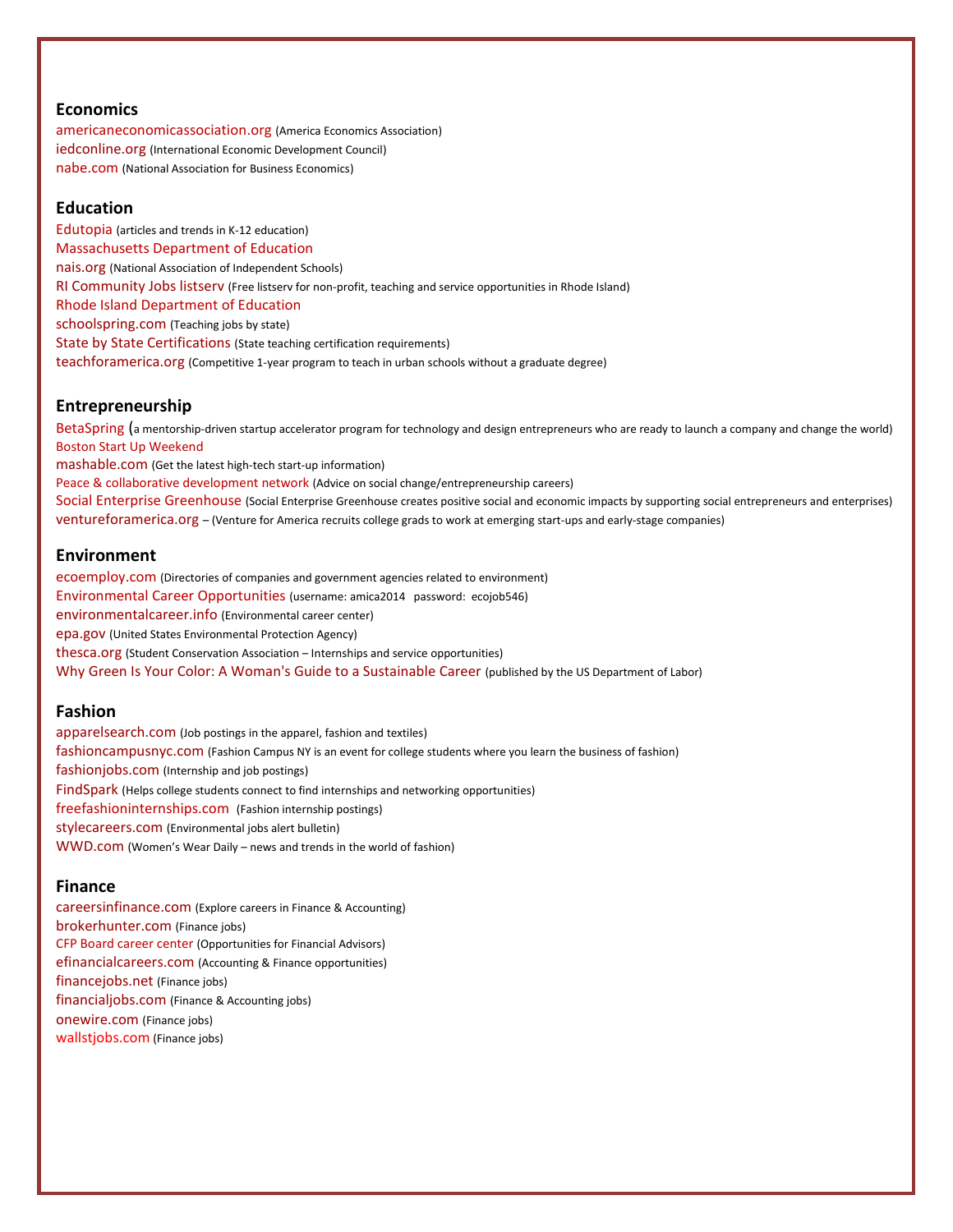# **Government/Law & Politics**

[apsanet.org](http://www.apsanet.org/content_6457.cfm) (American Political Science Association) [bestplacestowork.org](http://bestplacestowork.org/BPTW/index.php) (Rankings of best places to work in the federal government) [Council on Foreign Relations](http://www.cfr.org/) (independent think tank for foreign policy resources) [hillzoo.com](http://hillzoo.com/) (Internship and job opportunities in Washington DC) [lawcareersnow.com](http://www.lawcareersnow.com/) (Law career tips) [theaapc.org](http://www.theaapc.org/) (American Association of Political Consultants) [The Brad Traverse Group](http://www.bradtraverse.com/)- (lobbying, policy, PR jobs & internships in Washington DC – Fee based) [usajobs.gov](http://www.usajobs.gov/) [\(F](http://www.usajobs.gov/)ederal government jobs and internships) [White House Internship](http://www.whitehouse.gov/about/internships) (Details about this prestigious public service leadership program)

## **HealthCare**

[healthmanagementcareers.org](http://www.healthmanagementcareers.org/) (American College of Healthcare Executives) [healthcarejobs.org](http://www.healthcarejobs.org/) (health care, medical and hospital jobs) [healthjobsusa.com](http://www.healthjobsusa.com/) (healthcare and medical jobs)

## **Higher Education**

[academic360.com](http://www.academic360.com/) (Jobs and resources in Higher Education) [academickeys.com](http://www.academickeys.com/) (Jobs in Higher Education) [chronicle.com](http://chronicle.com/) (Jobs and news in Higher Education) [higheredjobs.com](http://www.higheredjobs.com/) (Jobs in Higher Education) [insidehighered.com](http://www.insidehighered.com/) (Jobs and resources in Higher Education) [studentaffairs.com](http://www.studentaffairs.com/) (Jobs and news in Student Affairs)

# **History/Social Sciences**

[American Alliance of Museums](http://aam-us.org/resources/careers?gclid=CKywhvbA6bkCFYuk4AodG3oArg) (jobs and internships) [American Sociological Association](http://www.asanet.org/employment/careers.cfm) (career resources) [Humanities and Social Sciences Online](http://www.h-net.org/announce/) (search and browse for academic conferences, calls for papers, and programs that you might be interested in) [National Council on Pubic History](http://ncph.org/cms/careers-training/jobs/) (jobs and internships)

# **Hospitality/Event Planning**

[casinocareers.com](http://www.casinocareers.com/) (Jobs in casino industry) [eventcareers.com](http://www.eventcareers.com/) (Jobs in event planning) [hcareers.com](http://www.hcareers.com/) (Jobs in hospitality industry) [hospitalitylink.com](http://www.hospitalitylink.com/) (Jobs in hospitality industry) [hoteljobresource.com](http://www.hoteljobresource.com/) (Jobs in hotel industry) [mpiweb.org](http://www.mpiweb.org/) (Meeting Professionals International) [restaurant.org](http://www.restaurant.org/careers/) (Jobs and resources in restaurant industry) [wineandhospitalityjobs.com](http://www.wineandhospitalityjobs.com/) (Jobs in restaurant industry)

## **Human Resources**

[humanresources.org](http://www.humanresources.org/) (National Human Resources Association) [human Resources IQ](http://www.humanresourcesiq.com/) (News, videos & webinars) [nehra.com](http://www.nehra.com/) (Northeast Human Resources Association) [shrm.org](http://www.shrm.org/pages/default.aspx) (Society for Human Resource Management) [TLNT](http://www.tlnt.com/) (the business of HR: news, trends, insights) [workforcehrjobs.com](http://www.workforcehrjobs.com/a/all-jobs/list) (Jobs in human resources)

## **Information Technology**

[computerworld.com](http://www.computerworld.com/) (Jobs in IT) [Computer Career Guide](http://www.khake.com/page17.html) (Computer Science career guide) [dice.com](http://www.dice.com/) (Jobs and internships in high tech) [techcareers.com](http://www.techcareers.com/) (Jobs in technology)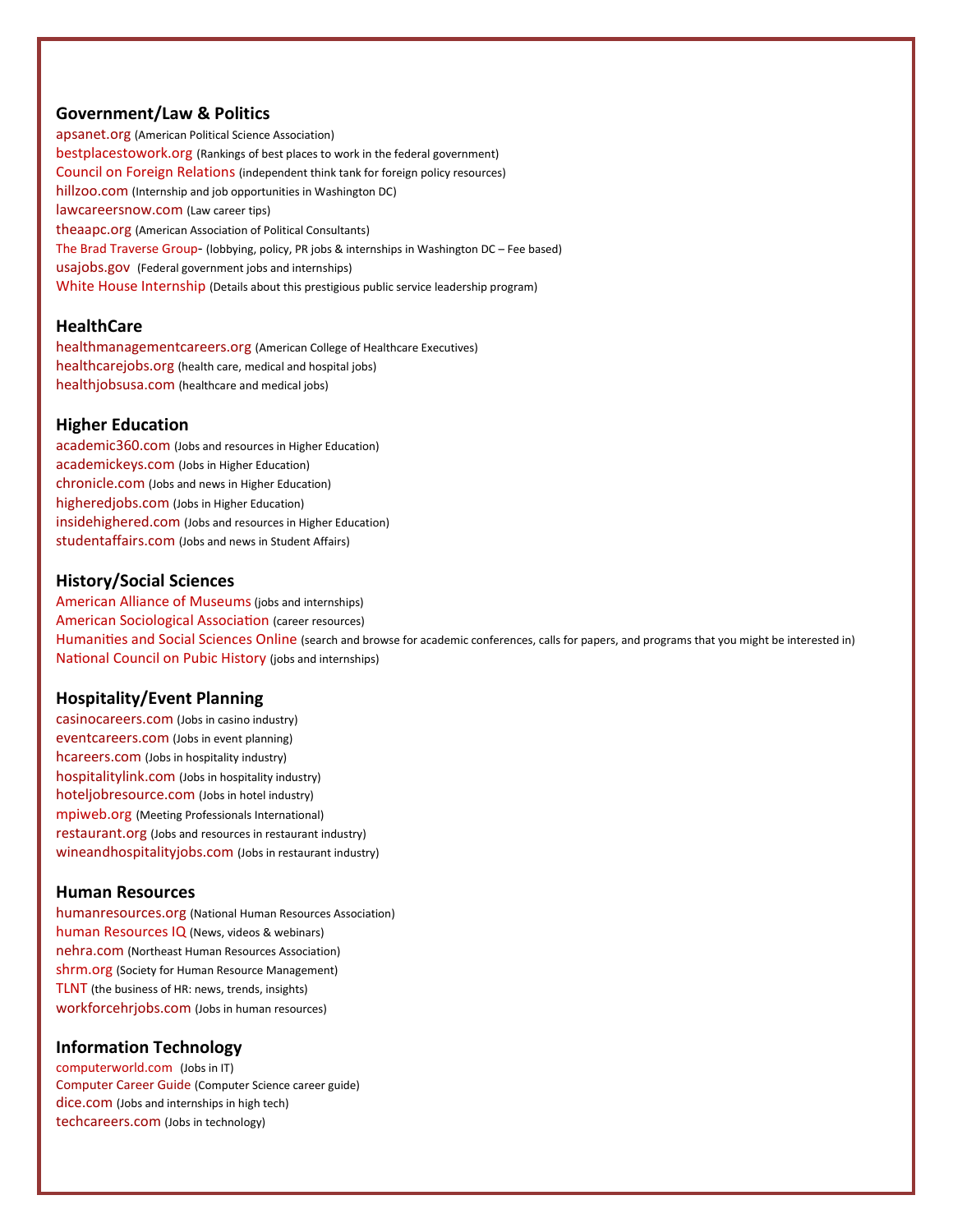## **Management**

[jobsproperty.com](http://www.jobsproperty.com/) (Jobs in property management) [retailgigs.com](http://www.retailgigs.com/) [\(J](http://www.retailgigs.com/)obs in retail management) [retailmanagementjobs.net](http://www.retailmanagementjobs.net/) (Jobs in retail management)

## **Marketing**

[marketinghire.com](http://www.marketinghire.com/) (Jobs and career advice in marketing, PR, advertising & sales) [marketingjobs.com](http://www.marketingjobs.com/) (Job opportunities in marketing) [marketingpower.com](http://www.marketingpower.com/) (American Marketing Association) [talentzoo.com](http://www.talentzoo.com/) (Job opportunities in advertising)

## **Non-profit**

[americorps.gov](http://www.americorps.gov/) (National and community service for post-graduates) [guidestar.org](http://www.guidestar.org/) (Information about nonprofit organizations) [hireculture.org](http://www.hireculture.org/) (cultural employment opportunities in Massachusetts) [idealist.org](http://www.idealist.org/) (Internship, volunteer and job opportunities) [RI Community Jobs listserv](http://swearercenter.brown.edu/opportunities/ricommjobs) (Free listserv for non-profit, teaching and service opportunities in Rhode Island) [opportunitynocs.org](http://www.opportunitynocs.org/) (Internship and job opportunities) [Peace & collaborative development network](http://www.internationalpeaceandconflict.org/profiles/blog/show?id=780588%3ABlogPost%3A2206&xgs=1&xg_source=msg_share_post) (Advice on social change/entrepreneurship careers) [serverhodeisland.org](http://www.serverhodeisland.org/) (Volunteer opportunities in Rhode Island) [socialservice.com](http://www.socialservice.com/) (social services job opportunities) [ventureforamerica.org](http://ventureforamerica.org/) (Venture for America recruits college grads to work at emerging start-ups and early-stage companies)

# **Psychology/Social Services**

[APA](http://www.apa.org/) (American Psychological Association) [hscareers.com](http://www.hscareers.com/) (Human Services Career Network) [RI Community Jobs listserv](http://swearercenter.brown.edu/opportunities/ricommjobs) (Free listserv for non-profit, teaching and service opportunities in Rhode Island) [socialpsychology.org](http://www.socialpsychology.org/) (Social psychology network) [socialworkjobbank](http://www.socialworkjobbank.com/site/) (social work job opportunities) [socialservice.com](http://www.socialservice.com/) (social services job opportunities)

# **Public Relations**

[aboutpublicrelations.net](http://aboutpublicrelations.net/jobsinpr.htm) (PR career information) [PRweekjobs.com](http://prweekjobs.com/) (PR job opportunities) [PRSAjobcenter.com](http://www.prsa.org/jobcenter/) (PR job opportunities & resources)

## **Publishing/Writing**

[asja.org](http://www.asja.org/) (American Society of Journalists and Authors) [bookjobs.com](http://www.bookjobs.com/) (Publishing Internship &job opportunities, career & graduate school information) [freelancewriting.com](http://www.freelancewriting.com/) (Writing jobs and contests) [publishersweekly.com](http://www.publishersweekly.com/) (Public Relations News)

## **Sales**

[salesjobs.com](http://www.salesjobs.com/) [\(J](http://www.salesjobs.com/)obs & resources in sales) [salesanimals.com](http://www.salesanimals.com/) (Jobs & resources in sales) [salescareersonline.com](http://www.salescareersonline.com/) (Jobs & resources in sales) [salesgravy.com](http://www.salesgravy.com/JobBoard/) (Jobs & resources in sales) [Top Sales World](http://topsalesworld.com/) (articles, blog posts and top influencers)